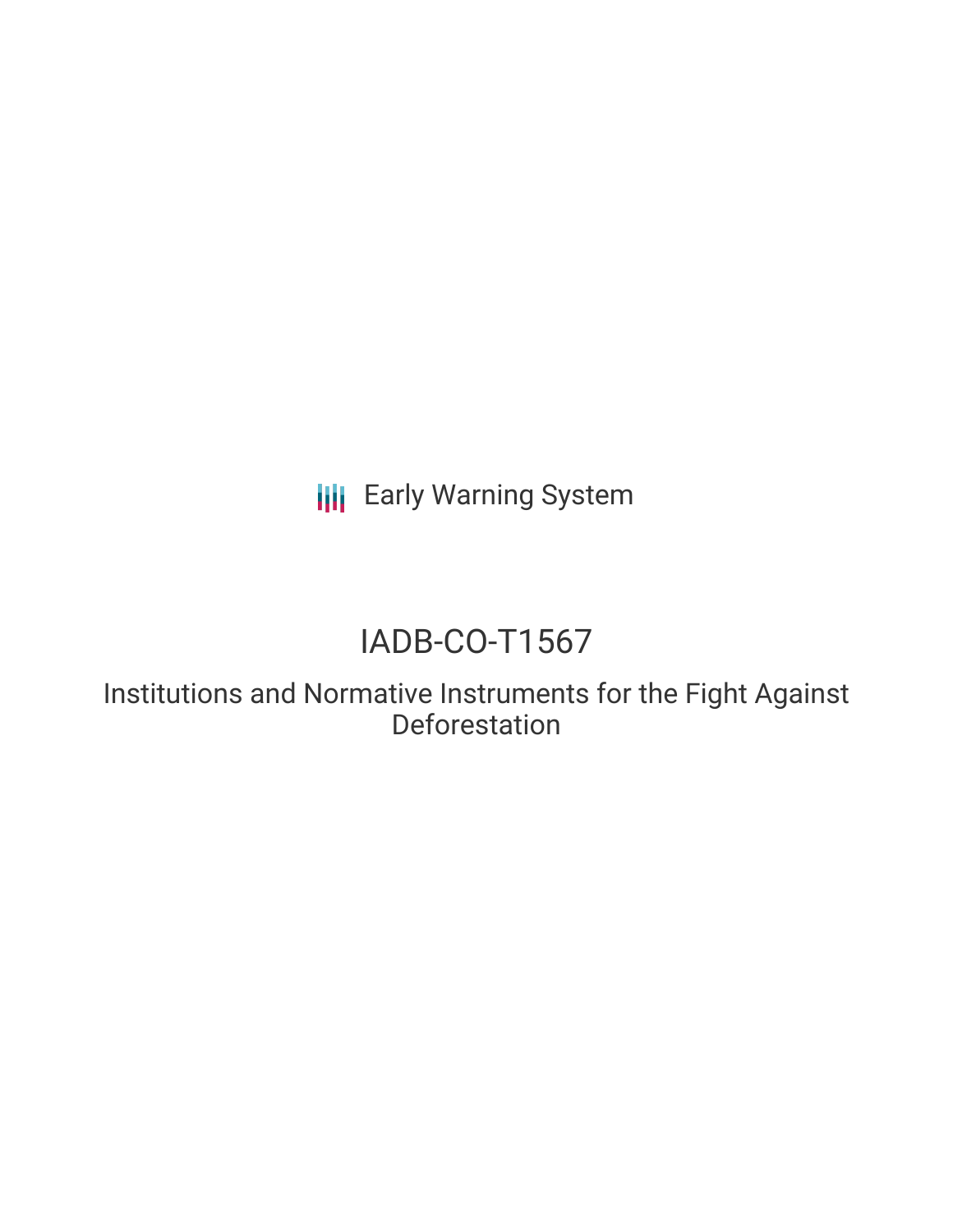

## **Quick Facts**

| Colombia                                       |
|------------------------------------------------|
| Inter-American Development Bank (IADB)         |
| Approved                                       |
| C                                              |
| Government of Colombia                         |
| Climate and Environment, Technical Cooperation |
| $$1.55$ million                                |
| \$1.70 million                                 |
|                                                |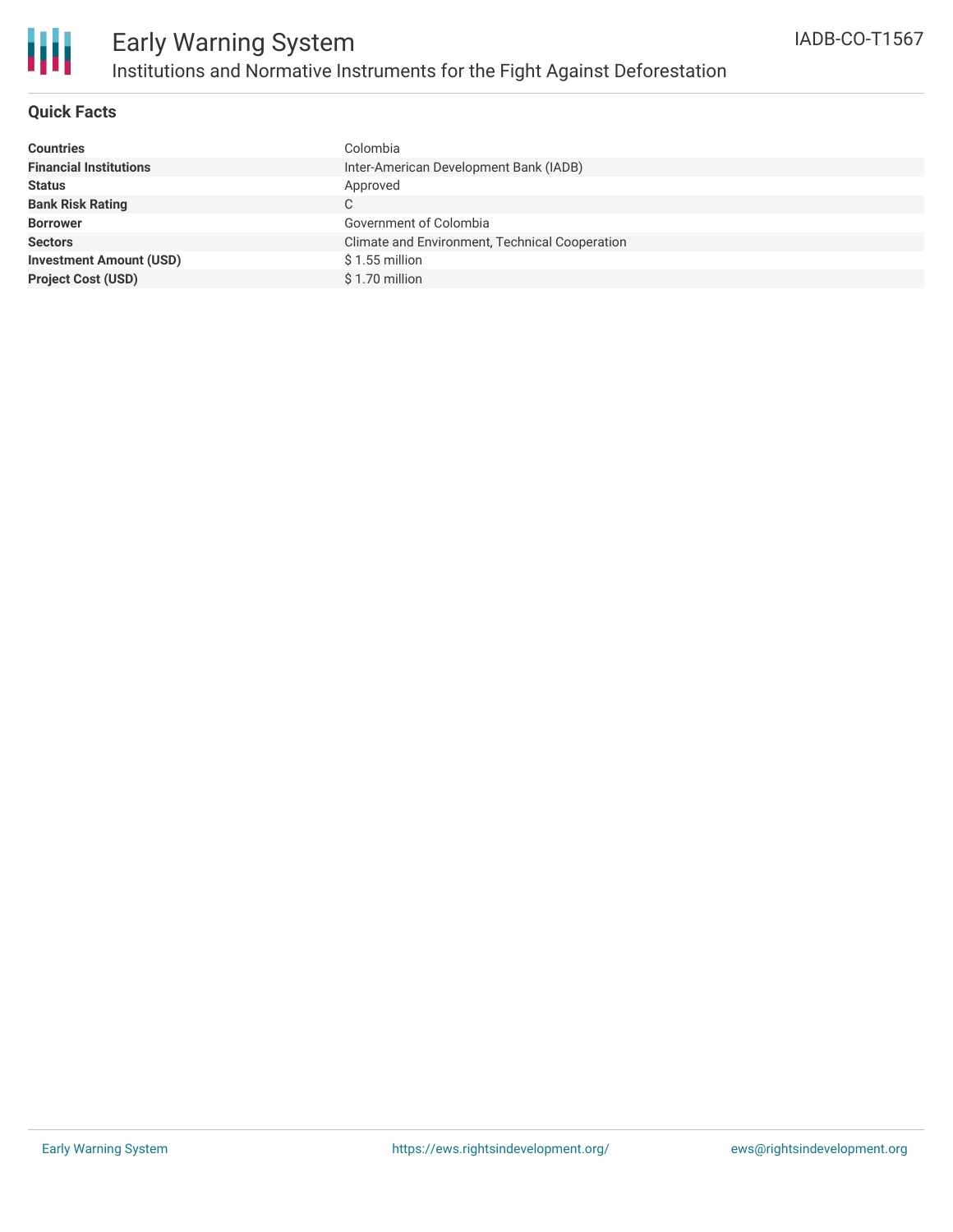

## **Project Description**

The Operation Objective is to aim the National Government and environmental authorities in the implementation of the National Development Plan 2018-2022 in activities related to monitoring and tracking deforestation processes, as well as strengthening capacities of the public and private actors involved in deforestation strategies.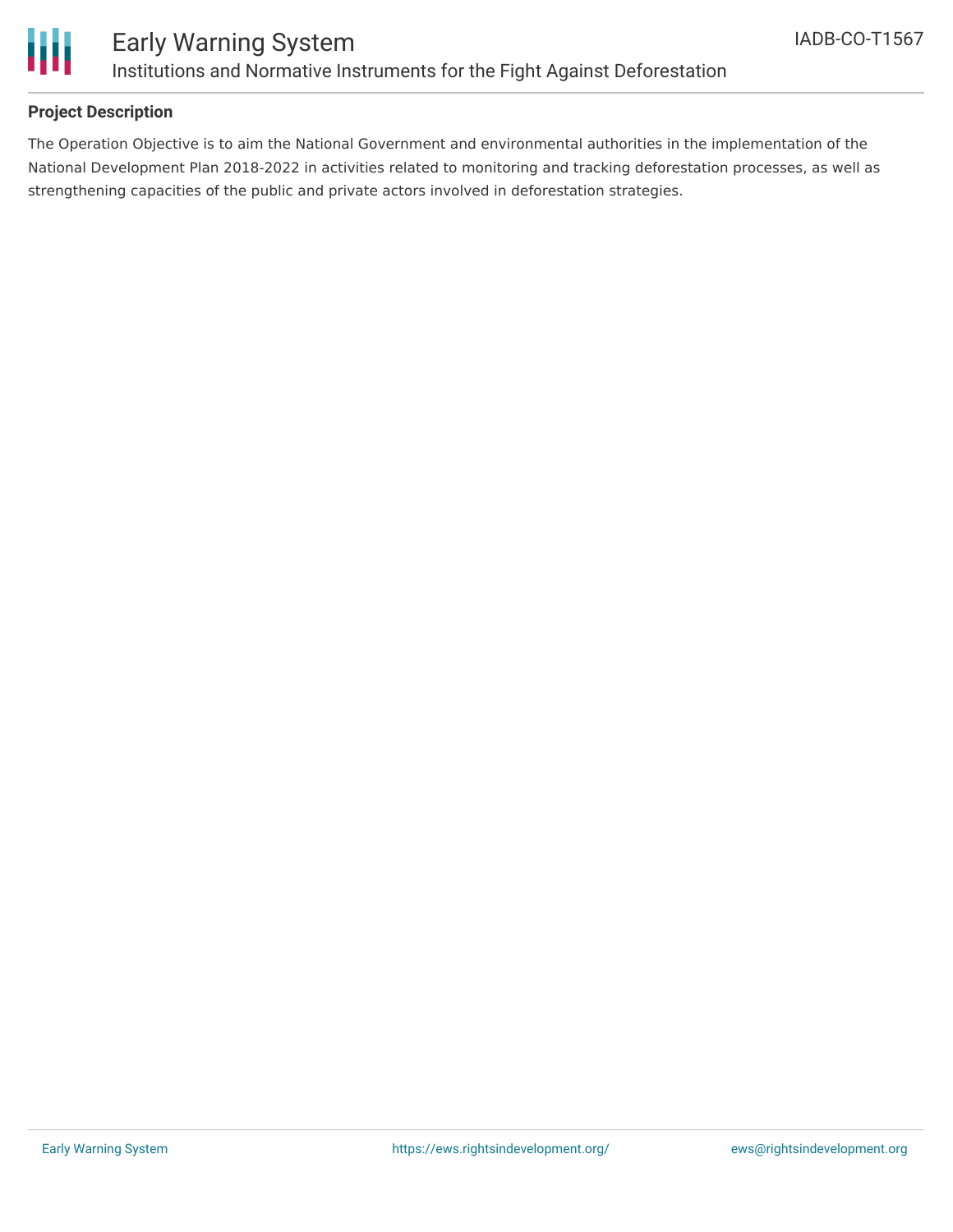

#### **Investment Description**

• Inter-American Development Bank (IADB)

The "Investment Type" was not available at the moment of the snapshot. Besides, the coutry's counterpart ammount to USD 155,036.